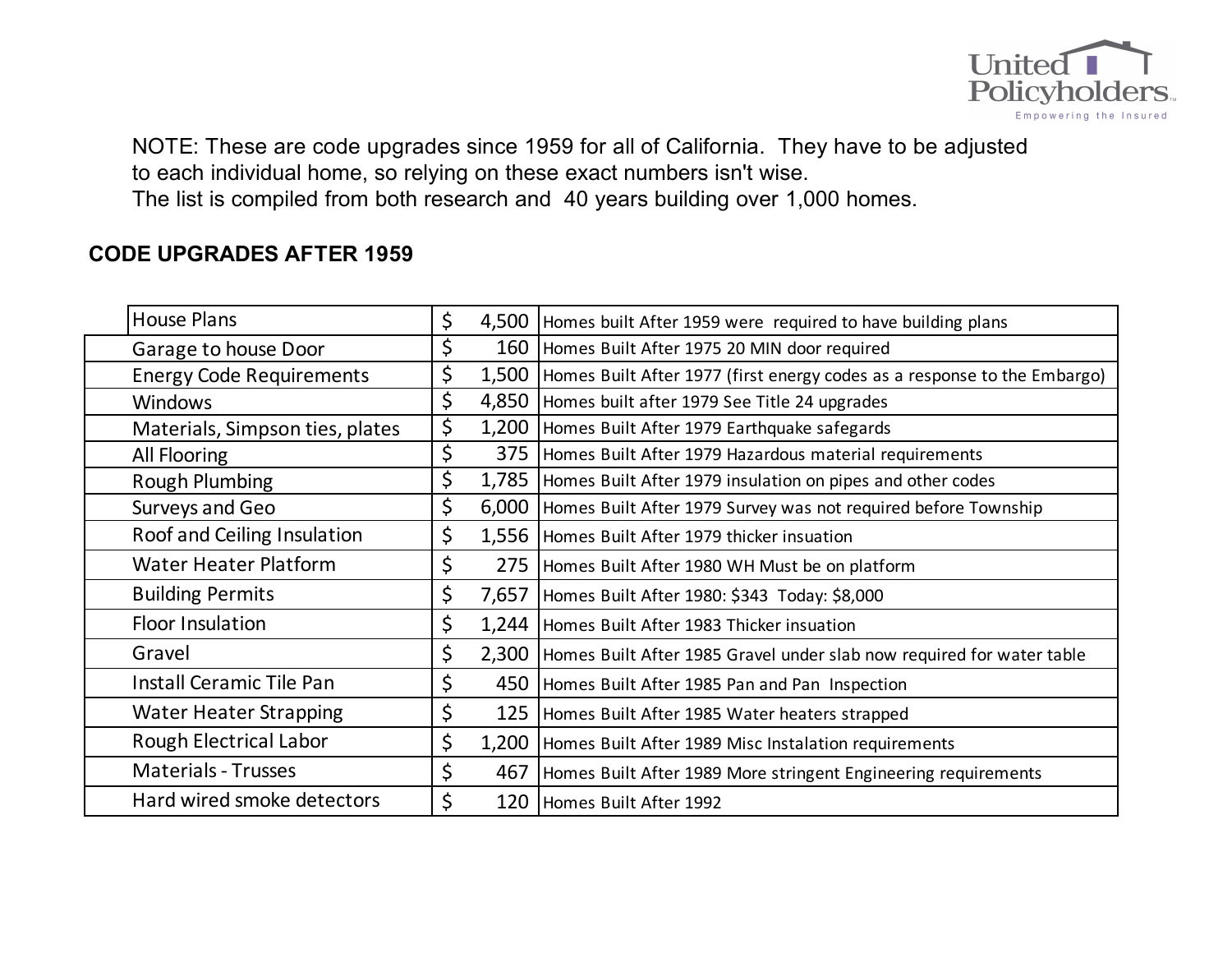| Range                                   | \$          | 50   Homes Built After 1992 Energy specification                                                 |
|-----------------------------------------|-------------|--------------------------------------------------------------------------------------------------|
| Dishwasher                              | \$<br>50    | Homes Built After 1992 Energy specification                                                      |
| Refrigerator                            | \$<br>50    | Homes Built After 1992 Energy specification                                                      |
| Washer and Dryer                        | \$<br>100   | Homes Built After 1992 Energy specification                                                      |
| Erosion control during const.           | \$<br>2,100 | Homes Built After 1992 New ordinance since 1992 in Paradise                                      |
| Framing Labor after 1998                | \$          | 2,650 Homes Built After 1998 Extra labor to frame to current code                                |
| <b>Install Finish Electrical</b>        | \$<br>103   | Homes built after 1998 Gar, kit, ba, exterior, laundry GFCI @\$7 each                            |
| <b>Beams</b>                            | \$<br>1,250 | Homes built after 1998 Larger beams due to Engineering requirements                              |
| <b>Finish Electrical Specifications</b> | \$<br>1,200 | Homes built after 1998 panel upgrades                                                            |
| <b>Materials - Floor Framing</b>        | \$          | 1,250   Homes Built After 1998 Span Charts are now more restrictive                              |
| <b>Plumbing Fixtures</b>                | \$          | 355 Homes Built After 1998 water saving devices                                                  |
| <b>Plumbing Fixtures: Faucets</b>       | \$<br>250   | Homes built after 2001 Anti Scald code \$125 ea ba                                               |
| Cabinet Painting/Staining               | \$<br>1,155 | Homes Built After 2001 CA bans certain laquers, laquer is now more \$\$                          |
| <b>Structural Slab</b>                  | \$          | 225 Homes Built After 2001 Extra steel now required                                              |
| <b>Rebar and Reinforcing Steel</b>      | \$          | 950 Homes Built After 2001 More rebar now required                                               |
| <b>Certain Blueprints</b>               | \$<br>1,500 | Homes Built After 2001Title 24, Erosion Control, engineering                                     |
| <b>DECK WUI</b>                         | \$<br>3,620 | Homes built after 2007 https://headwaterseconomics.org/wildfire/homes-risk/building-costs-codes/ |
| Roofing WUI                             | \$<br>5,860 | Homes built after 2007 https://headwaterseconomics.org/wildfire/homes-risk/building-costs-codes/ |
| Framing Labor after 2006                | \$<br>1,250 | Homes Built After 2007 More requirements, more labor                                             |
| Rough HVAC Labor and Material           | \$<br>2,200 | Homes Built After 2007 plus 90, SEERS, Testing                                                   |
| <b>Exterior of house WUI</b>            | \$<br>6,200 | Homes Built After 2007 Temp glass, fireproof soffett, special vents, 1 hr walls, 20 MINdoors     |
| Cal Green 2011                          | \$<br>1,900 | Homes Built After 2010                                                                           |
| <b>Sprinklers and Plans</b>             | \$<br>5,500 | Homes Built After 2011 Sprinklers now required                                                   |
| <b>Backflow device for Sprinklers</b>   | \$          | 1,300 Homes Built After 2011 Labor and materials                                                 |